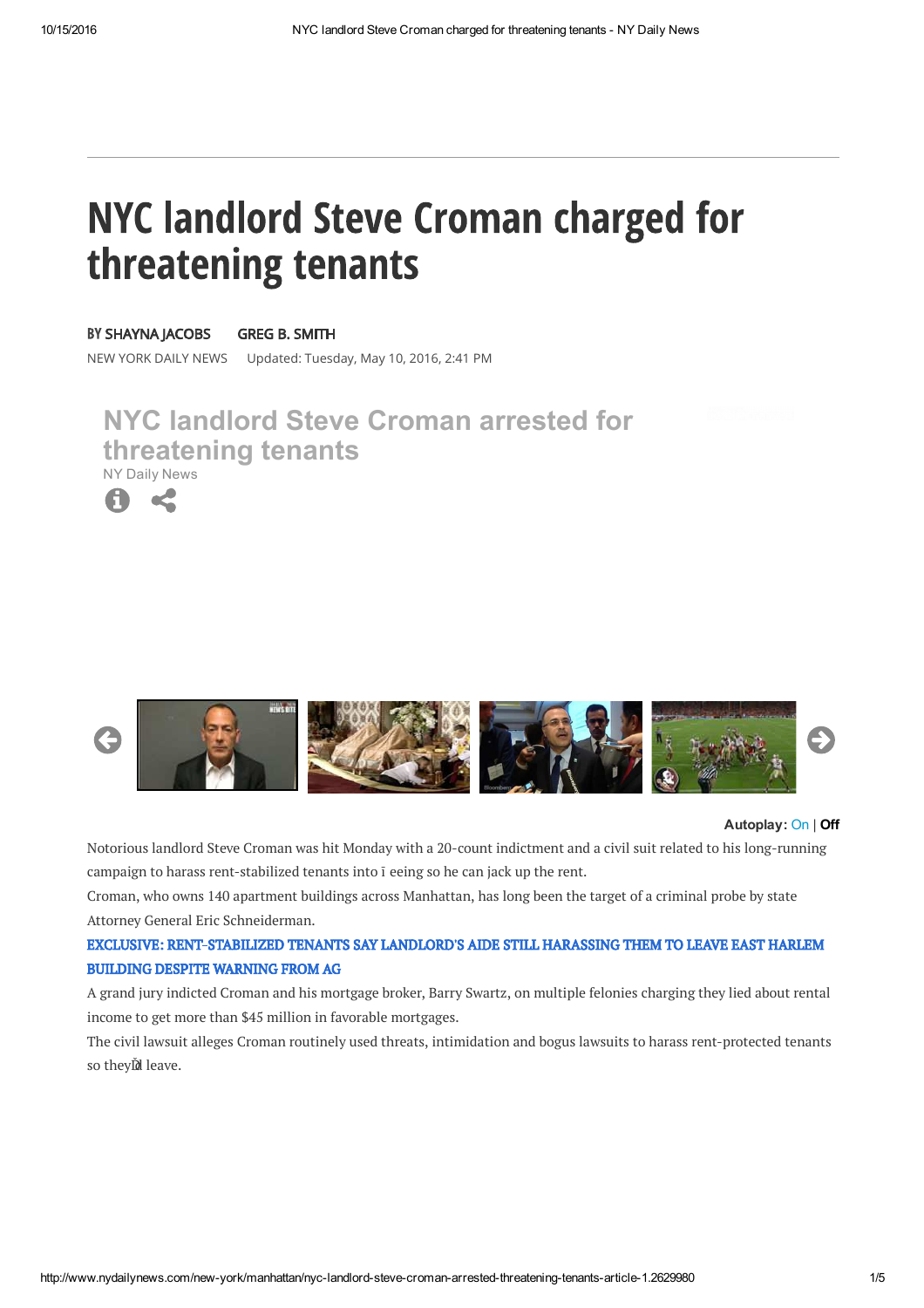10/15/2016 NYC landlord Steve Croman charged for threatening tenants - NY Daily News



Barry Swartz (I.) and Steven Croman appear in Manhattan Supreme Court on Monday. (JEFFERSON SIEGEL/NEW YORK DAILY NEWS)

Schneiderman called Croman "the Bernie Madoff of landlords,"adding, "My ofĪ ce will not tolerate anyone who attempts to line their own pockets by gaming the system. No one is above the law Č no matter how rich or powerful.

"My message to unscrupulous landlords is simple: If you put your own proĪ ts over your tenantsĎ legal protections, we will investigate you and prosecute you to the fullest extent of the law."

The high-living Croman, wearing a tie-less suit, surrendered to law enforcement at dawn and pleaded not guilty in Manhattan criminal court. Holding a folder to hide his cuffed hands, he was released on \$500,000 cash bail.

Croman is a regular on the black-tie fundraiser circuit, posing for photos with socialites and living it up in the Hamptons Č exploits that provide an image in stark contrast to the source of his wealth.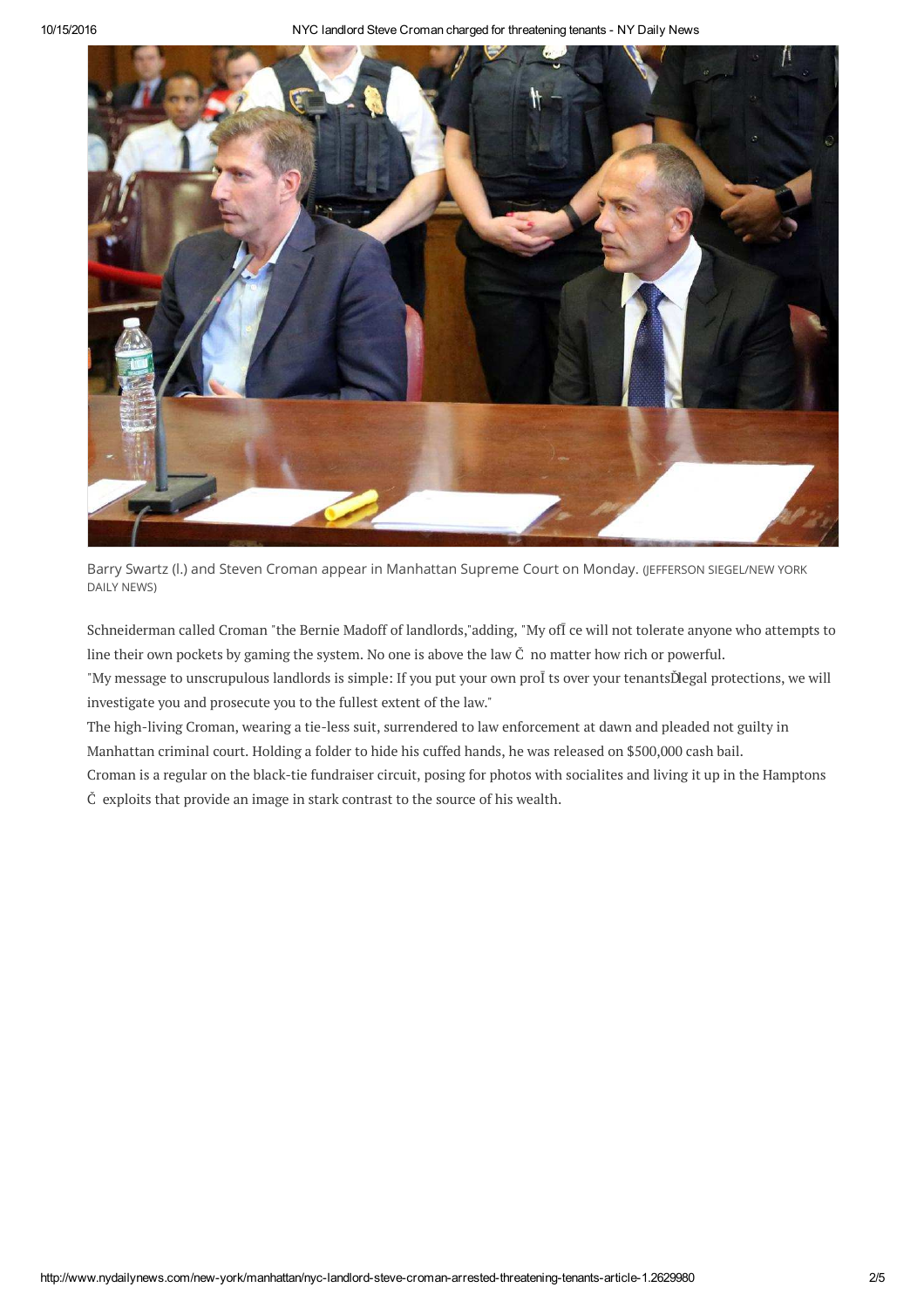

Steve Croman is seen Monday after he surrendered to authorities.

Most of the rent-stabilized buildings he targets are in gentrifying neighborhoods such as the Lower East Side, where property values have rocketed skyward in formerly forlorn neighborhoods.

### EXCLUSIVE: EX-COP ACCUSED OF HARASSING TENANTS IN RENT-STABILIZED HOUSING

A key player in CromanĎs campaign of terror is a former NYPD cop, Anthony Falconite, who regularly used deceptive tactics to gain entry to tenants' apartments and falsely accuse them of breaking rent-control rules, the civil suit charges. In emails, Croman referred to the ex-cop as his "secret weapon," and Falconite was caught admitting that he lied about his identity to get access to tenants' apartments, the suit states.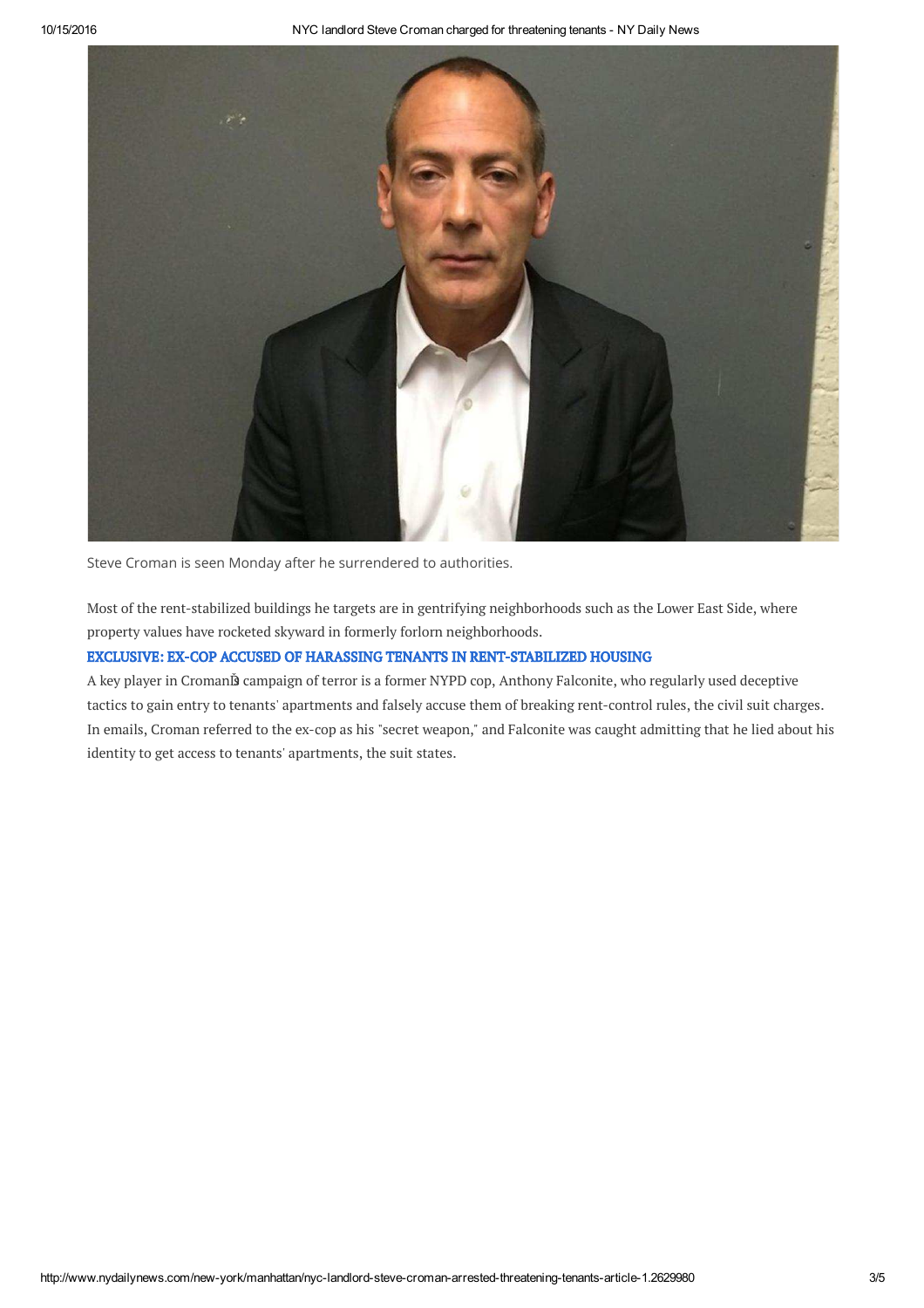10/15/2016 NYC landlord Steve Croman charged for threatening tenants - NY Daily News



Residents at 301 East 108 St. in Manhattan have faced pressure to move out. (TOMAS E. GASTON)

Croman's use of Falconite to intimidate renters was Ī rst disclosed by the Daily News last year. On Wednesday Falconite was also hit with a civil suit.

Croman rewarded his employees for forcing out tenants who were often referred to as "targets," the suit alleges. In one particularly candid exchange, Falconite dubbed the push to remove rent-stabilized tenants from Croman buildings as "a team sport."

"I know that," a Croman property manager responded. "Who's our next target? We have to start lining them up!!" Croman also frequently created dangerous conditions in his target buildings by initiating disruptive construction all around tenants, ignoring city stop-work orders and exposing tenants to lead-tainted dust, the suit alleges.